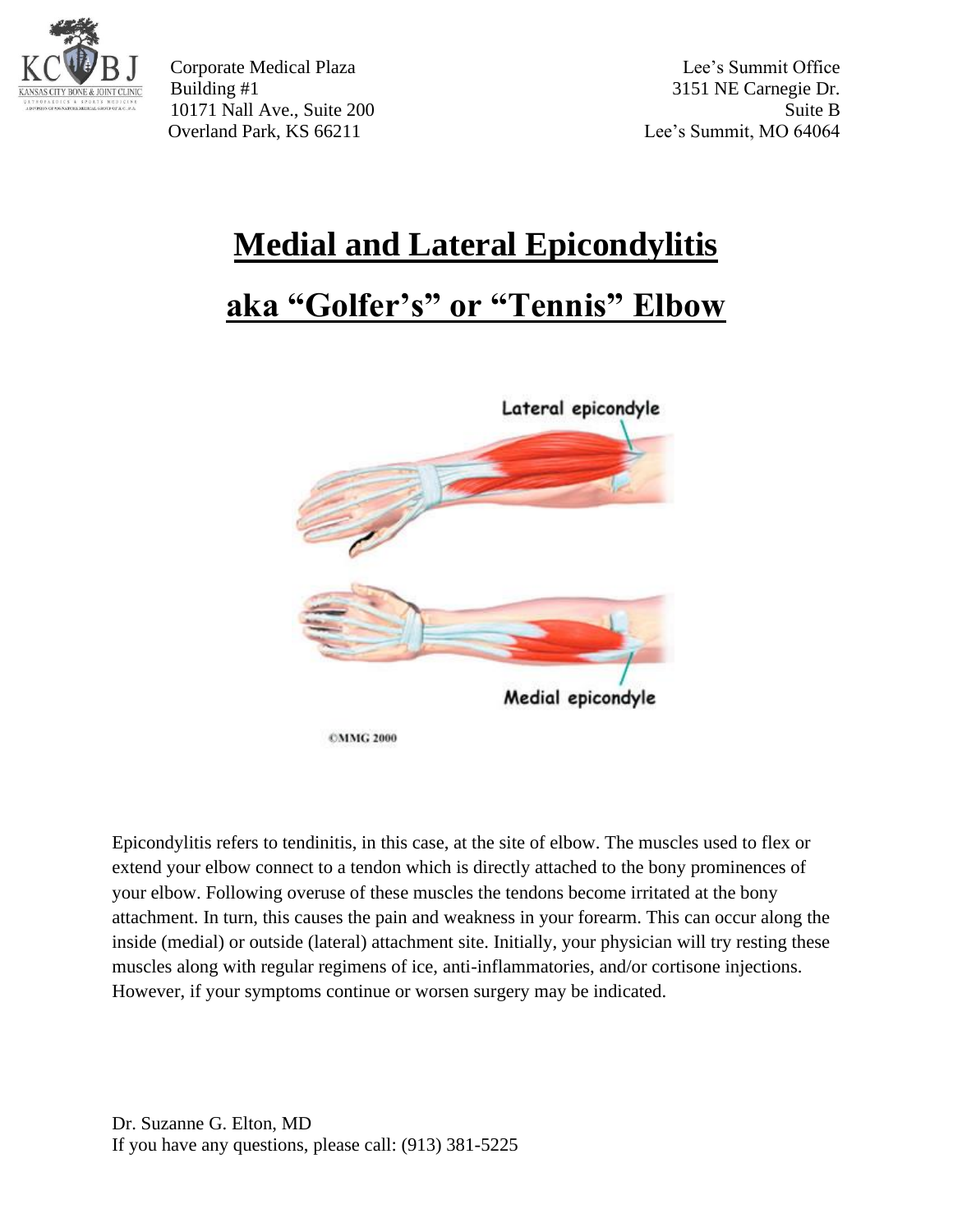

Corporate Medical Plaza Lee's Summit Office Building #1 3151 NE Carnegie Dr. 10171 Nall Ave., Suite 200 Suite B Overland Park, KS 66211 Lee's Summit, MO 64064

#### **SURGERY**

During surgery, your surgeon will make an incision at the elbow to visualize the tendon. The area will be cleaned up and reattached. This procedure is usually performed under general anesthesia which means you will be asleep for the procedure. Your procedure will take approximately 2 hours- including recovery time. You will also be required to have a driver the day of surgery.

### **WHAT TO EXPECT AFTER SURGERY**

Depending on your job duties, you may be able to return to work under certain restrictionsprovided you are no longer taking narcotic pain medication (You may wean into over the counter Tylenol, Ibuprofen, or Aleve for your symptoms as tolerated). You will need to avoid heavy lifting and submerging your hand in water. We suggest you speak with your employer regarding job demands to agree on an expected time of return.

Most patients utilize narcotic pain medication after surgery for the first couple of days. You may wean off the pain medication as tolerated once symptoms begin to subside. Your splint and bandages will cover your hand up your arm past your elbow but will leave your fingers free for movement. It is recommended that you keep your digits moving to prevent swelling after surgery; however, we suggest you refrain from heavy lifting until after your post-operative appointment. You may also experience some bruising and/or swelling. These symptoms may be alleviated through Ibuprofen or Aleve, elevation, and ice. (Please do not take additional Tylenol if you are taking narcotic pain medication; this already has Tylenol).

Your follow up visit with your surgeon is 7-10 days after surgery. At this time your dressings and post-operative splint will be removed. An appointment for a custom-made splint may have been made at the time of surgery scheduling. You will attend this appointment following your post- operative visit with your surgeon. This splint will extend past your elbow (similar to your post-operative splint), and will allow flexion at your elbow- allowing you to bring your hand to your face. You will be required to wear your splint at all times except for hygiene. You will return to the office for follow up at 4- 6 weeks at which time therapy will be initiated. Full functional recovery takes approximately 3- 4 months.